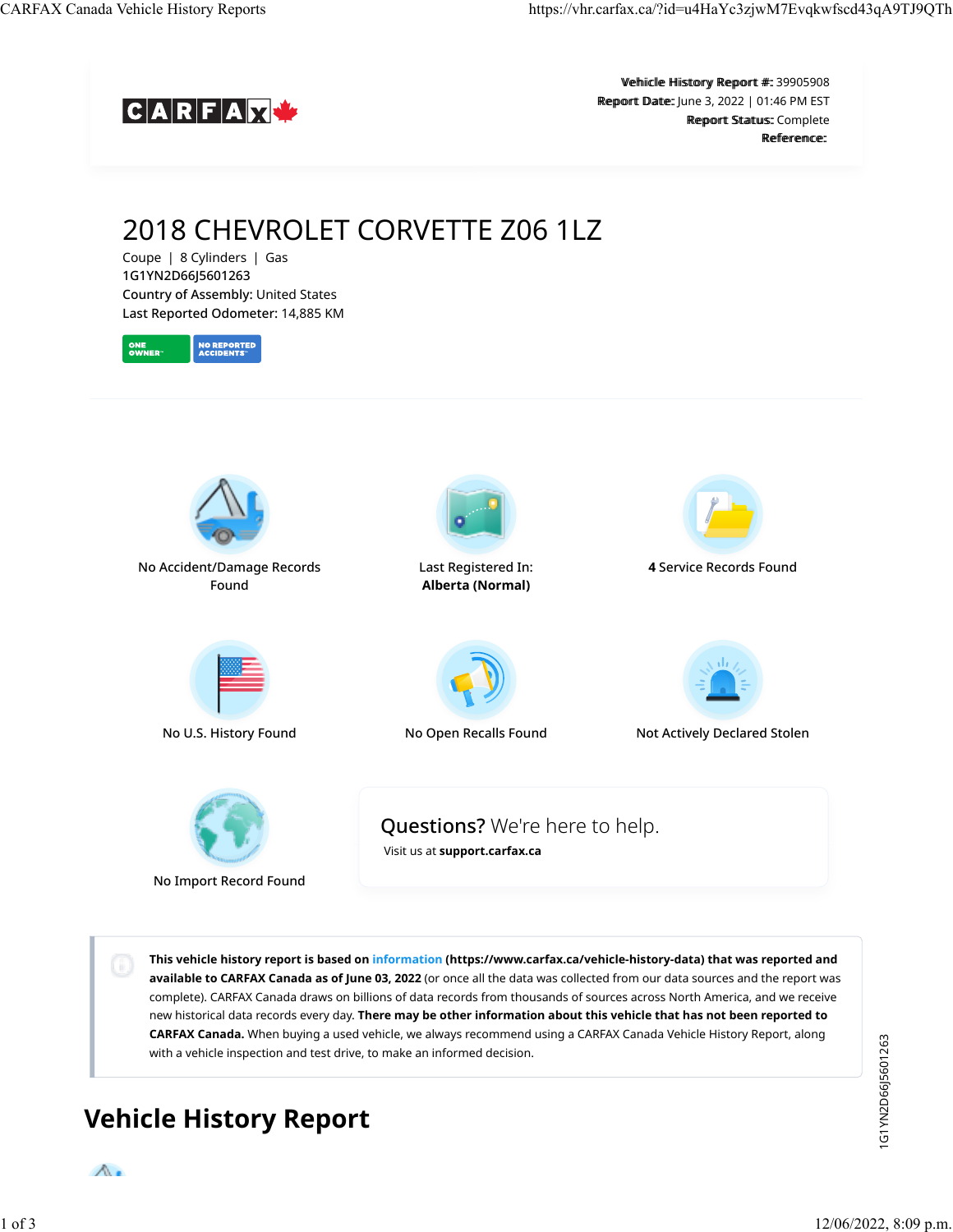

There are no accidents/damage reported on this vehicle.

#### Registration

 This vehicle has been registered in the province of **Alberta** in **Canada** with **Normal** branding. **We checked for:** Inspection Required, Normal, Non-repairable, Rebuilt, Salvage and Stolen.

#### Service Records

| <b>DATE</b> |             | <b>ODOMETER</b> | <b>SOURCE</b>                                              | <b>DETAILS</b>                                                                              |
|-------------|-------------|-----------------|------------------------------------------------------------|---------------------------------------------------------------------------------------------|
|             | 2018 Apr 26 |                 | Northgate Chevrolet Buick GMC<br>Edmonton, Alberta, Canada | Vehicle serviced                                                                            |
|             | 2018 Oct 23 | 10,451 KM       | Northgate Chevrolet Buick GMC<br>Edmonton, Alberta, Canada | Vehicle serviced<br>Oil and filter changed<br>٠                                             |
|             | 2019 Sep 23 | 14,791 KM       | Ron Hodgson Buick GMC<br>St. Albert, Alberta, Canada       | Vehicle serviced<br>Maintenance inspection completed<br>Oil and filter changed<br>$\bullet$ |
|             | 2019 Oct 24 | 14,885 KM       | Ron Hodgson Buick GMC<br>St. Albert, Alberta, Canada       | Vehicle serviced<br>Maintenance inspection completed<br>Oil and filter changed<br>$\bullet$ |

## **D** Open Recalls

 No safety recall information available as of the date/time that this report was generated. For additional safety recall information and non-safety related recall campaigns, please contact CHEVROLET or visit **[GM's website.](https://my.gm.ca/gm/en/recalls#%2F)**

## Stolen Vehicle Check

This vehicle is not actively declared stolen.

### Detailed History

| <b>DATE</b> | <b>ODOMETER</b> | <b>SOURCE</b>                          | <b>RECORD TYPE</b> | <b>DETAILS</b>                                            | 263<br>601                                         |
|-------------|-----------------|----------------------------------------|--------------------|-----------------------------------------------------------|----------------------------------------------------|
| 2017 Nov 22 |                 | Motor Vehicle Dept.<br>Alberta, Canada | Canadian Renewal   | Registration Issued or<br>Renewed<br>First Owner Reported | N2D6615<br>$\geq$<br>ט<br>$\overline{\phantom{0}}$ |
|             |                 | $\sim$ $\sim$                          |                    | .                                                         |                                                    |